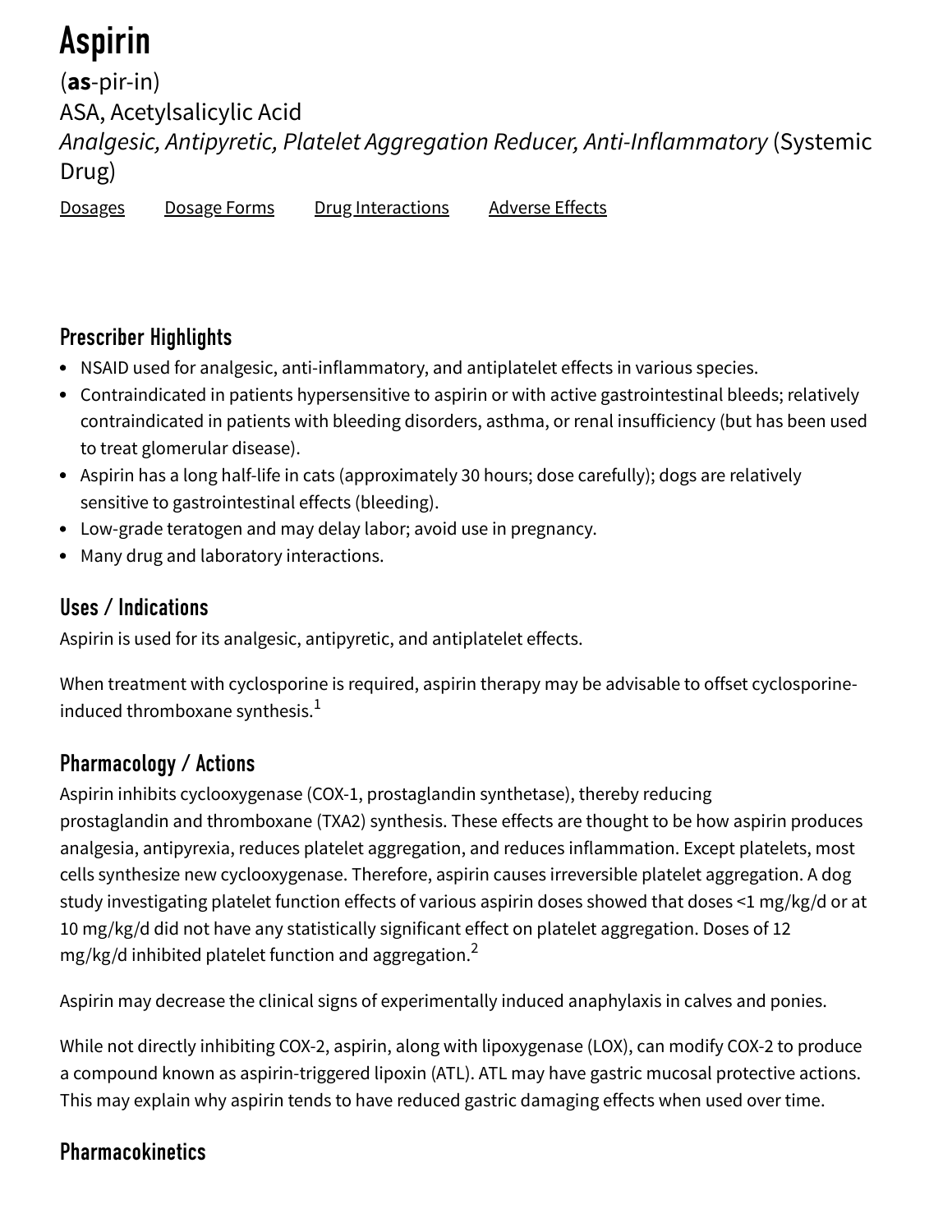Aspirin is rapidly absorbed from the stomach and proximal small intestine in monogastric animals. The rate of absorption is dependent upon stomach content, gastric emptying times, tablet disintegration rates, and gastric pH. In cattle, oral dosages of 50 mg/kg did not achieve therapeutic concentrations. $^3$ 

During absorption, aspirin is partially hydrolyzed to salicylic acid, which is distributed widely throughout the body. The highest levels of salicylate are found in the liver, heart, lungs, renal cortex, and plasma. Aspirin's plasma protein binding is variable depending on species, serum salicylate, and albumin concentrations. Lower salicylate concentrations are 90% protein bound while higher salicylate concentrations are 70% protein bound. Salicylate is excreted into milk, but levels are very low. Salicylate crosses the placenta, and fetal levels may exceed those found in the mother.

Salicylate is metabolized in the liver primarily by conjugation with glycine and glucuronic acid via glucuronyl transferase. Cats are deficient in this enzymatic pathway resulting in prolonged half-lives of 27 to 45 hours, which may cause drug accumulation. Minor metabolites formed include gentisic acid, 2,3-dihydroxybenzoic acid and 2,3,5-trihydroxybenzoic acid. Gentisic acid appears as the only active metabolite, but low concentrations result in an insignificant role therapeutically. Metabolism is determined by first-order kinetics and dose-dependent kinetics, depending on the metabolic pathway. Serum half-life is approximately 8 hours in dogs, approximately 38 hours in cats, and averages 1.5 hours in humans. Generally, steady-state serum levels will increase to levels higher (proportionally) than expected with dosage increases. These effects have not been well studied in domestic animals, however.

Kidneys rapidly excrete salicylate and its metabolites by filtration and renal tubular secretion. Significant tubular reabsorption occurs, which is pH dependent. Raising urine pH to 5 to 8 can significantly increase salicylate excretion. Salicylate and metabolites may be removed using peritoneal dialysis or more rapidly using hemodialysis.

### Contraindications / Precautions / Warnings

Aspirin is contraindicated in patients demonstrating previous hypersensitivity reactions to it or with bleeding ulcers. Relative contraindications include patients with hemorrhagic disorders, asthma, or renal insufficiency.

High protein binding to plasma albumin means patients with hypoalbuminemia may require lower aspirin dosages to prevent clinical signs of toxicity. Aspirin should be used cautiously with enhanced monitoring in patients with severe hepatic failure or diminished renal function.

If possible, halt aspirin therapy one week prior to surgical procedures due to its platelet effects. For animals at high risk for thrombotic complications, some authors have advocated discontinuing aspirin 48 hours prior to surgical procedures. $^{\rm 4}$  Additionally, the use of desmopressin acetate has been shown to reverse aspirin-induced platelet dysfunction in 3 dogs that required emergent surgery. 5

Aspirin should be used cautiously in cats due to their inability to rapidly metabolize and excrete salicylates. Clinical signs of toxicity may occur if dosed recklessly or without stringent monitoring.

Aspirin should be used cautiously in neonatal animals, as adult doses may lead to toxicity.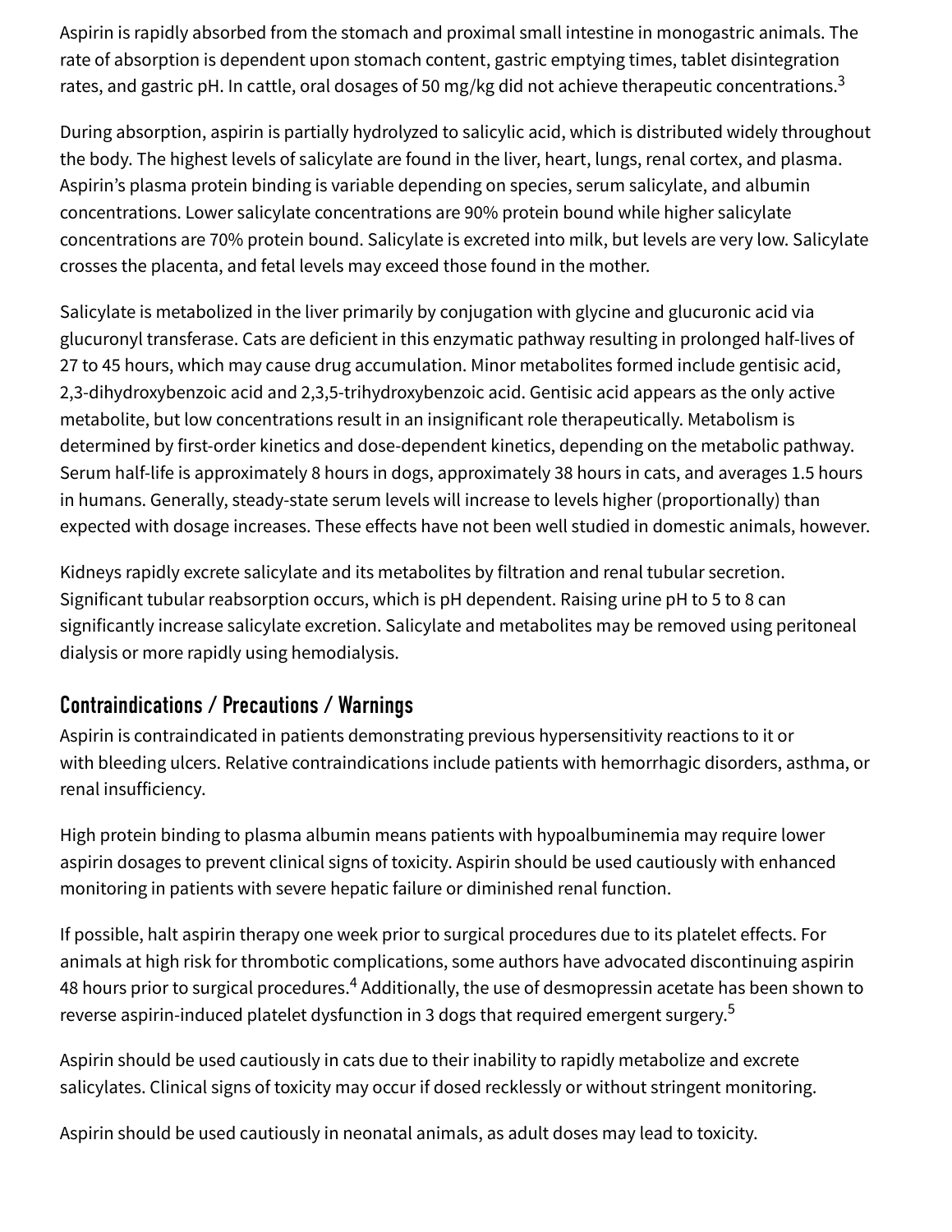Hypoglycemic agents' effects may be potentiated with concurrent aspirin use. Monitor blood glucose accordingly.

High-dose aspirin therapy used concurrently with the carbonic anhydrase inhibitor dichlorphenamide should be considered contraindicated; metabolic acidosis may result. Use caution with other carbonic anhydrase inhibitors.

### Adverse Effects

The most common adverse effect of aspirin at therapeutic doses is gastric (eg, nausea, anorexia, vomiting) or intestinal irritation. Varying degrees of occult gastrointestinal blood loss may occur. The resultant irritation may cause vomiting and/or anorexia. Severe blood loss consequences could include secondary anemia or hypoproteinemia. In dogs, plain uncoated aspirin may irritate the gastric mucosa more than either buffered aspirin or enteric-coated tablets. Misoprostol has been shown to reduce gastrointestinal bleeding and vomiting in dogs receiving aspirin. Hypersensitivity reactions in dogs are rarely reported. Cats may develop acidosis from aspirin therapy.

### Reproductive / Nursing Safety

Salicylates are possible teratogens and have been shown to delay parturition; their use should be avoided during pregnancy, particularly during the later stages. In humans, the FDA categorizes this drug as category **D** for use during pregnancy (There is evidence of human fetal risk, but the potential benefits from the use of the drug in pregnant women may be acceptable despite its potential risks). In a separate system evaluating the safety of drugs in canine and feline pregnancy,<sup>6</sup> this drug is categorized as class: **C** (These drugs may have potential risks. Studies in people or laboratory animals have uncovered risks, and these drugs should be used cautiously as a last resort when the benefit of therapy clearly outweighs the risks).

### Overdose / Acute Toxicity

Clinical signs of acute overdose in dogs and cats include depression, vomiting (may be blood tinged), anorexia, hyperthermia, and increased respiratory rate. Initially, a respiratory alkalosis occurs with a compensatory hyperventilation response. A profound metabolic acidosis follows. Without treatment, muscular weakness, pulmonary and cerebral edema, hypernatremia, hypokalemia, ataxia, and seizures may develop with eventual coma and death.

There were 1939 single-agent exposures to aspirin reported to the ASPCA Animal Poison Control Center (APCC) during 2009 to 2013. There were 1749 dogs exposed, 712 of which were symptomatic. The most common signs included: vomiting (75%), lethargy (21%), panting (9%), hyperthermia (8%), and bloody vomiting (7%). Of the 177 cats, 54 were symptomatic with vomiting (56%), anorexia (22%), lethargy (13%), and bloody vomiting (6%).

Acute overdose treatment initially consists of gut emptying if ingestion occurred within 12 hours, activated charcoal, oral cathartic, placing an IV line, beginning fluids, and lab work (eg, blood gases). Some clinicians suggest performing gastric lavage with a 3% to 5% solution of sodium bicarbonate to delay aspirin absorption. Dextrose 5% in water is a reasonable IV solution to correct dehydration. Acidosis treatment and forced alkaline diuresis with sodium bicarbonate should be performed for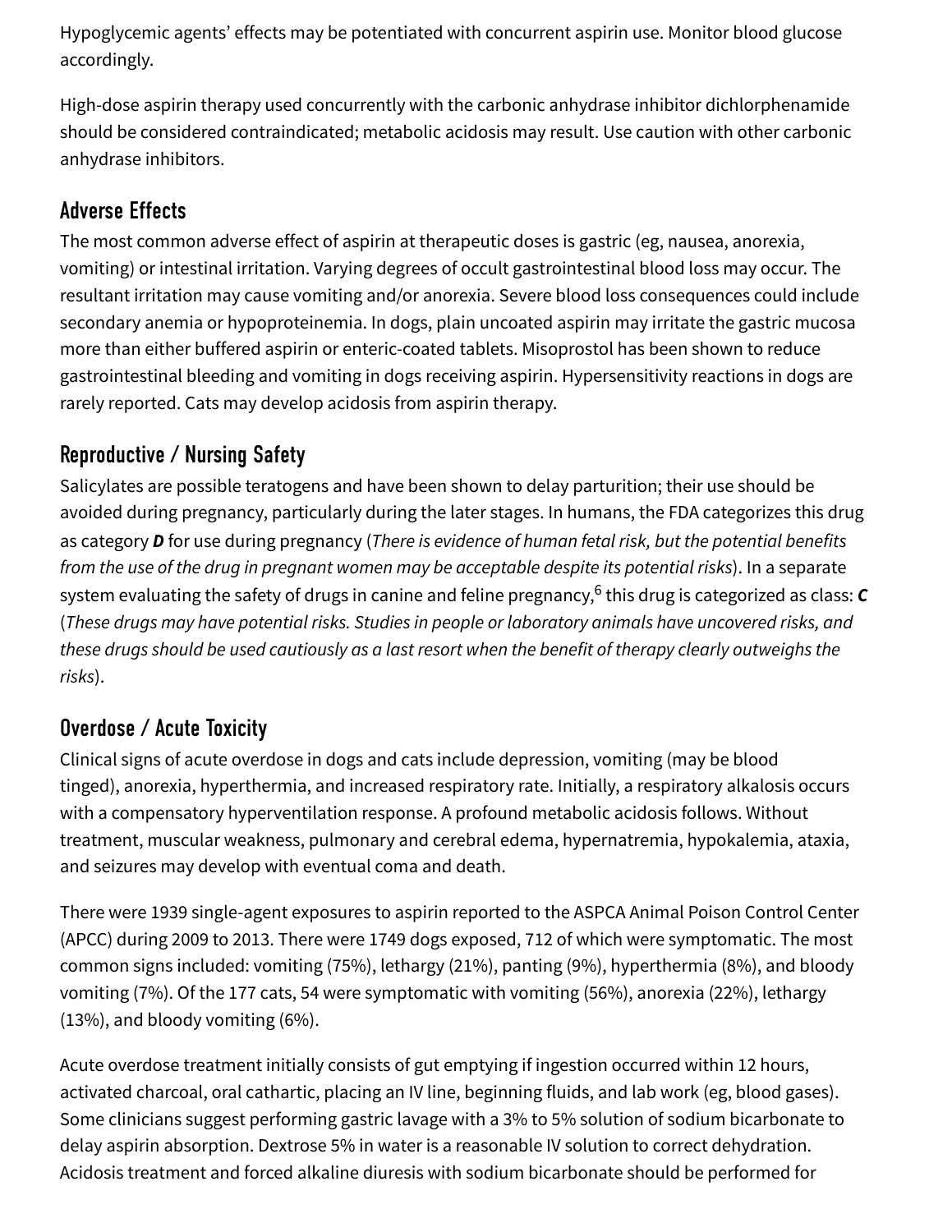serious ingestions, but only if acid-base status can be monitored. Diuresis may be enhanced by the administration of mannitol (1 – 2 grams/kg/h). Gastrointestinal protectant medications should be administered. Seizures may be controlled with IV diazepam. Treatment of hypoprothrombinemia may be attempted by using phytonadione (2.5 mg/kg divided every 8 – 12 hours) and ascorbic acid (25 mg parenterally). Ascorbic acid may negate some urinary alkalinization of bicarbonate. Consider peritoneal dialysis or exchange transfusions in very severe ingestions when heroic measures are desired.

# Drug Interactions

The following drug interactions with aspirin have either been reported or are theoretical in humans or animals and may be of significance in veterinary patients. Unless otherwise noted, use together is not necessarily contraindicated, but weigh the potential risks and perform additional monitoring when appropriate.

- **ACE INHIBITORS**: The effect of ACE inhibitors may be decreased with concomitant aspirin use. The nephrotoxic effects of ACE inhibitors may be increased with concomitant aspirin use.
- **ALENDRONATE**: Increased risk of upper gastrointestinal adverse effects when used concurrently with aspirin.
- **AMINOGLYCOSIDES** (eg, **gentamicin**, **amikacin**): Some clinicians feel aspirin should not be given concomitantly with aminoglycoside antibiotics because of an increased likelihood of nephrotoxicity developing. The actual clinical significance of this interaction is unclear. Weigh the risks versus benefits when contemplating therapy.
- **ANTIDEPRESSANTS, SSRI** (eg, **sertraline**, **fluoxetine**, **paroxetine**): The antiplatelet effects of aspirin may be increased with concurrent use increasing bleeding risk.
- **BLOOD GLUCOSE LOWERING AGENTS**: Hypoglycemic effects may be potentiated by aspirin.
- **CALCIUM CHANNEL BLOCKERS, NONDIHYDROPYRIDINE** (eg, **diltiazem**): The antiplatelet effects of aspirin may be increased with concurrent use increasing bleeding risk.
- **CORTICOSTEROIDS**: Corticosteroids may increase the clearance of salicylates, decrease salicylate serum levels, and increase gastrointestinal bleeding risk. One dog study showed no significant difference in gastric mucosal injury when ultra-low dose aspirin (0.5 mg/kg/d) was added to prednisone therapy. Adding aspirin did increase the incidence of mild, self-limiting diarrhea. $^7$
- **DICHLORPHENAMIDE**: High-dose aspirin therapy used concurrently dichlorphenamide should be considered contraindicated as metabolic acidosis may result. Use caution with other carbonic anhydrase inhibitors.
- **DIGOXIN:** In dogs, aspirin demonstrates increased plasma levels of digoxin by decreasing digoxin clearance.
- **FUROSEMIDE**: Furosemide may compete with renal excretion of aspirin and delay aspirin excretion. Accumulated aspirin may cause clinical signs of toxicity in animals receiving high aspirin doses. Furosemide diuretic effect may be diminished.
- **GLUCOSAMINE**: Concomitant aspirin use may increase bleeding risk.
- **HEPARIN, ORAL ANTICOAGULANTS or ANTIPLATELET AGENTS** (eg, **clopidogrel**): Concomitant aspirin use may increase bleeding risk.
- **HYALURONIDASE**: The therapeutic benefits of hyaluronidase may be decreased; higher hyaluronidase doses may be required.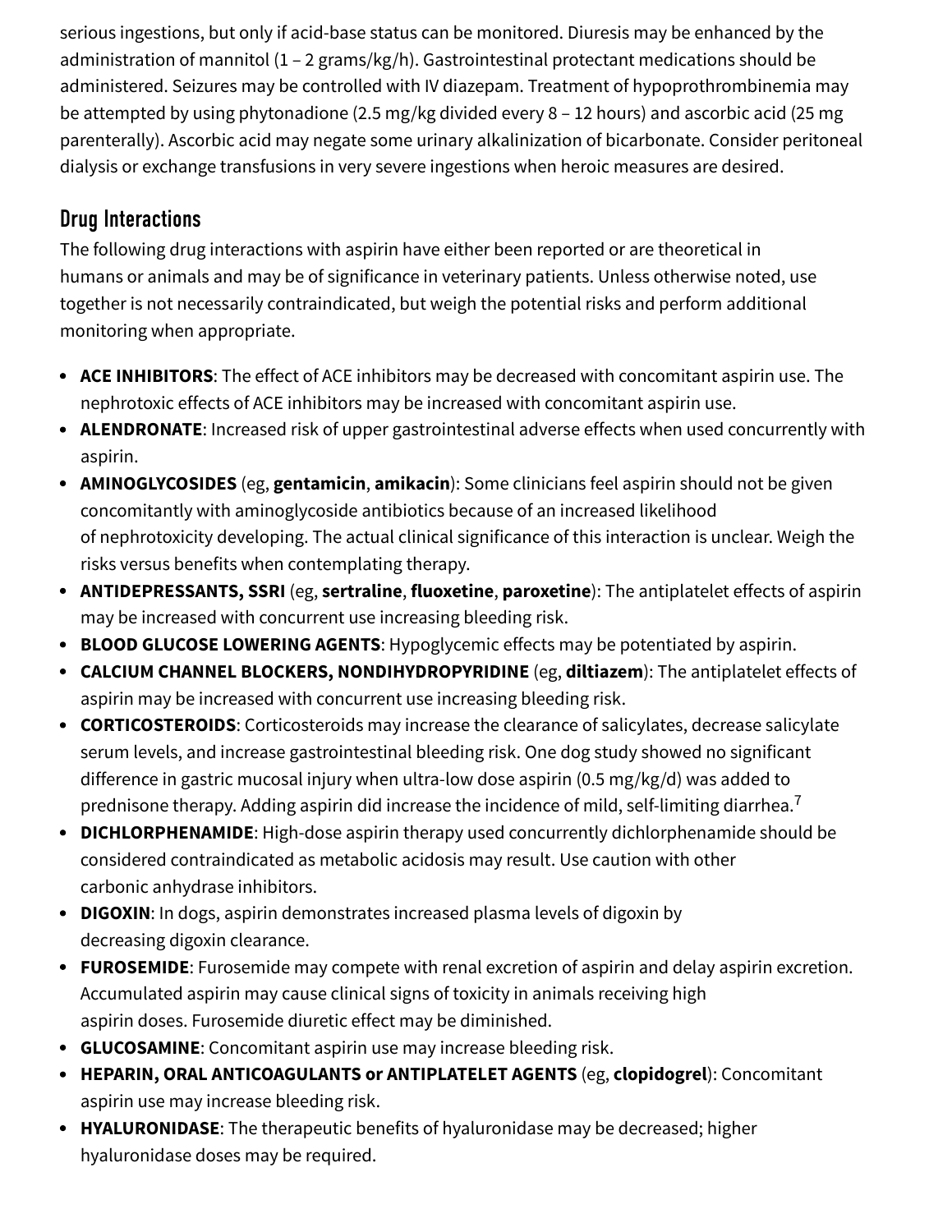- **METHOTREXATE**: Aspirin may displace methotrexate from plasma proteins, increasing the risk for methotrexate toxicity.
- **NSAIDs**: Increased chances of developing gastrointestinal ulceration exists when used concomitantly. Animals on aspirin therapy that will be replaced with a COX-2 NSAID should probably have a "washout period" of 3 to 10 days between stopping aspirin and starting the NSAID. $^8$  Another recommendation for cats is a "washout period" of approximately 7 to 10 days when switching from aspirin to another NSAID. 9
- **PENTOSAN POLYSULFATE SODIUM:** The antiplatelet effects of aspirin may be increased with concurrent use increasing bleeding risk.
- **PHENOBARBITAL**: Hepatic enzyme induction by phenobarbital may increase aspirin metabolism.
- **PROBENECID, SULFINPYRAZONE**: At usual doses, aspirin may antagonize the uricosuric effects of probenecid or sulfinpyrazone.
- **SPIRONOLACTONE**: Aspirin may inhibit the diuretic activity of spironolactone.
- **TETRACYCLINE:** Antacids in buffered aspirin may chelate tetracycline products if given simultaneously; space doses apart by at least one hour.
- **TILUDRONATE**: Serum concentrations of tiludronate may be decreased with concurrent aspirin therapy.
- **URINARY ACIDIFYING DRUGS** (eg, **methionine**, **ammonium chloride**, **ascorbic acid**): Urinary acidifiers can decrease urinary excretion of salicylates.
- **URINARY ALKALINIZING DRUGS** (eg, **acetazolamide**, **sodium bicarbonate**): Urinary alkalinizers significantly increase the renal excretion of salicylates; because carbonic anhydrase inhibitors (eg, **acetazolamide**, **dichlorphenamide**) may cause systemic acidosis and increase central nervous system levels of salicylates; toxicity may occur.
- **VALPROATE PRODUCTS**: Serum concentrations of valproate products may be increased with concurrent aspirin therapy.
- **VITAMIN E**: The antiplatelet effects of aspirin may be increased with concurrent use increasing bleeding risk.

# Laboratory Considerations

- At high doses, aspirin may cause false-positive results for **urinary glucose** if using the cupric sulfate method (Clinitest®, Benedict's solution) and false-negative results if using the glucose oxidase method (Clinistix® or Tes-Tape®).
- **Urinary ketones** measured by the ferric chloride method (Gerhardt) may be affected if salicylates are in the urine (reddish-color produced). Salicylates may interfere with fluorescent methods for determining urine **5-HIAA** (**5-hydroxyindoleacetic acid**). Falsely elevated **VMA** (**vanillylmandelic acid**) may be seen with most methods used if salicylates are in the urine. Falsely lowered **VMA** levels may be seen if using the Pisano method.
- Urinary excretion of **xylose** may be decreased if aspirin is given concurrently. Falsely elevated **serum uric acid** values may be measured if using colorimetric methods.
- Aspirin can decrease serum concentrations of **total T4** (**thyroxine**).
- Aspirin may prolong bleeding time tests.

### **Dosages**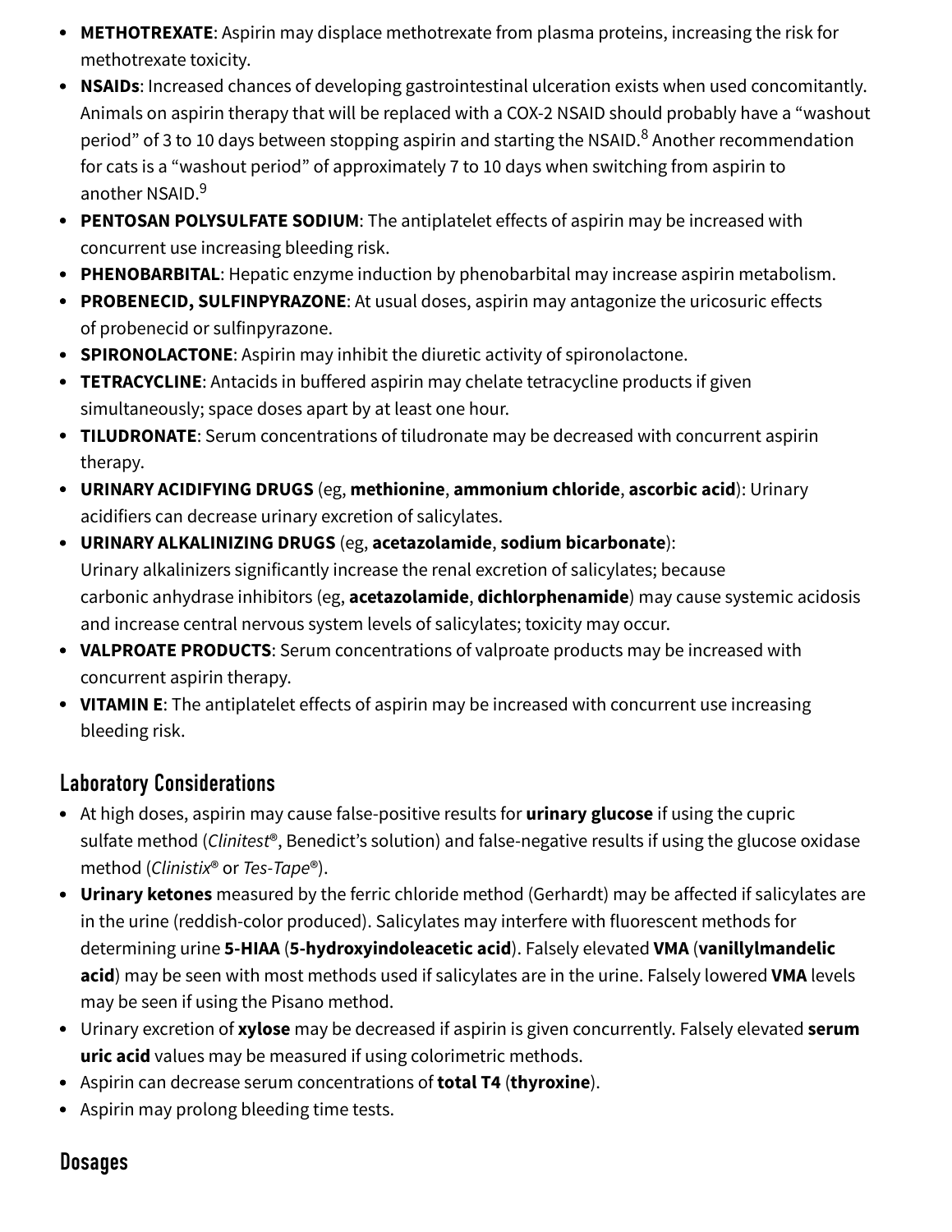**Note**: There are no FDA-approved products and dosages for veterinary patients; all dosages are extralabel.

#### **DOGS**:

**Decrease platelet aggregation; antithrombotic** (extra-label): The ideal aspirin dosage, if any, for prevention of thromboembolism in dogs is unknown (eg, data conflicts, study limitations). $^{\rm 10}$ Commonly, dosages of 0.5 – 1 mg/kg PO every 24 hours are recommended, but some recommend up to 10 mg/kg PO every 24 hours. A preliminary report demonstrated platelet activity is increased in dogs with immune-mediated hemolytic anemia (IMHA) compared to normal dogs. The same report found neither low-dose PO aspirin (0.5 mg/kg/d) nor individually dosed heparin suppresses platelet thromboxane release in vivo. $^{11}$ 

**Analgesic/antipyretic/anti-inflammatory** (extra-label): Anecdotal dosages range from 10 – 20 mg/kg of buffered aspirin PO every 12 hours. Anecdotal anti-inflammatory dosages are slightly higher (20 – 30 mg/kg PO every 8-12 hours), but canine-approved NSAIDs generally have significantly fewer gastrointestinal effects and are usually preferred.

#### **CATS**:

**Analgesic/antipyretic/anti-inflammatory** (extra-label): Anecdotal dosage recommendation is 10 mg/kg PO every 48 to 72 hours; practically: half to one 81-mg tablet ("baby aspirin") Monday, Wednesday, and Friday weekly.

**Antithrombotic** (extra-label): Two basic dosage regimens have been recommended, "high dose" and "low dose"; it is unknown if one is superior to the other regarding efficacy. "High dose" appears to significantly increase the risk for gastrointestinal side effects. High-dose: 10 mg/kg PO every 24 to 72 hours; half to one 81-mg tablet ("baby aspirin") every 48 to 72 hours (ie, Mondays, Wednesdays, Fridays). Low-dose: 5 mg per cat PO every 72 hours. A randomized, prospective multicenter study of cats with a prior thromboembolic event found that high-dose aspirin at 72 mg/cat PO every 72 hours was inferior to clopidogrel in reducing the risk for recurrent arterial thromboembolism, though both drugs were well tolerated. 12

#### **FERRETS**:

**As an analgesic** (extra-label): 10 – 20 mg/kg PO every 24 hours (has short duration of activity).<sup>13</sup>

#### **RABBITS/RODENTS/SMALL MAMMALS**:

**Note**: All are extra-label.

- **Rabbits**: 5 20 mg/kg PO every 24 hours for low-grade analgesia. 14
- **Mice, Rats, Gerbils, Hamsters**: 100 150 mg/kg PO every 4 hours. **Guinea pigs**: 87 mg/kg PO. 15

#### **HORSES**: (NOTE: ARCI UCGFS CLASS 4 DRUG)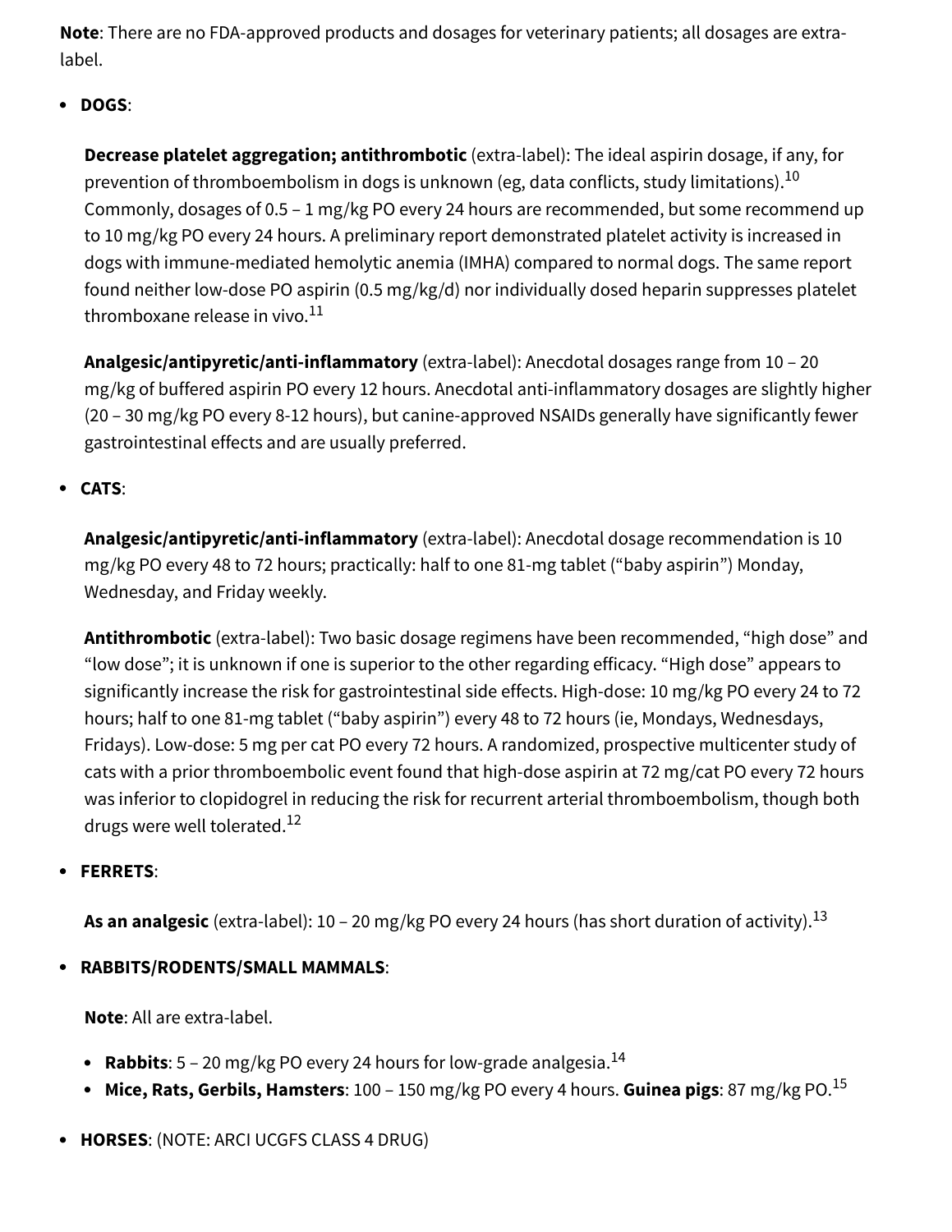**Antiplatelet adjunctive treatment of laminitis** (extra-label): 5 – 10 mg/kg PO every 24 to 48 hours or 20 mg/kg PO every 96 to 120 hours. 16

### **Monitoring**

- Analgesic effect and/or antipyretic effect.
- Bleeding times if indicated.
- Packed cell volume (PCV) and fecal occult blood (eg, guaiac) tests if indicated.

# Client Information

- Contact veterinarian if gastrointestinal bleeding symptoms or distress occur (eg, black, tarry feces; anorexia, vomiting).
- Aspirin predates formal FDA approval regulations for its use in animals. There are no listed meat or milk withdrawal times listed for food-producing animals. In the interest of public health of salicylatesensitive people, this author suggests a minimum of one day withdrawal time for either milk or meat.

# Chemistry / Synonyms

Aspirin is the salicylate ester of acetic acid. The compound occurs as a white, crystalline powder or tabular or needle-like crystals. As a weak acid with a pK<sub>a</sub> of 3.5, aspirin is slightly soluble in water and freely soluble in alcohol. Each gram of aspirin contains approximately 760 mg of salicylate.

Aspirin may also be known as ASA, acetylsal acid, acetylsalicylic acid, acidum acetylsalicylicum, polopiryna, or salicylic acid acetate; many trade names are available.

# Storage / Stability

Aspirin tablets should be stored in tight, moisture-resistant containers. Do not use products past the expiration date or if a strong vinegar-like odor is emitting from the bottle.

Aspirin is stable in dry air but readily hydrolyzes to acetate and salicylate when exposed to water or moist air; it then exudes a strong vinegar-like odor. The addition of heat will speed the hydrolysis rate. In aqueous solutions, aspirin is most stable at a pH of 2 to 3 and least stable at a pH of <2 or >8. Should an aqueous solution be desirable as a dosage form, the commercial product Alka-Seltzer® will remain stable for 10 hours at room temperature in solution.

# Compatibility / Compounding Considerations

**Compounded preparation stability**: Aspirin is hydrolyzed by water to degradative byproducts, acetic acid, and salicylic acid.

Effervescent buffered aspirin tablets (Alka-Seltzer®) dissolved in water are demonstrated to be stable for 10 hours at room temperature and 90 hours refrigerated. $^{17}$  Although pharmacists compound aspirin suspensions in fixed oils, the long-term stability of these preparations is unknown.

# Dosage Forms / Regulatory Status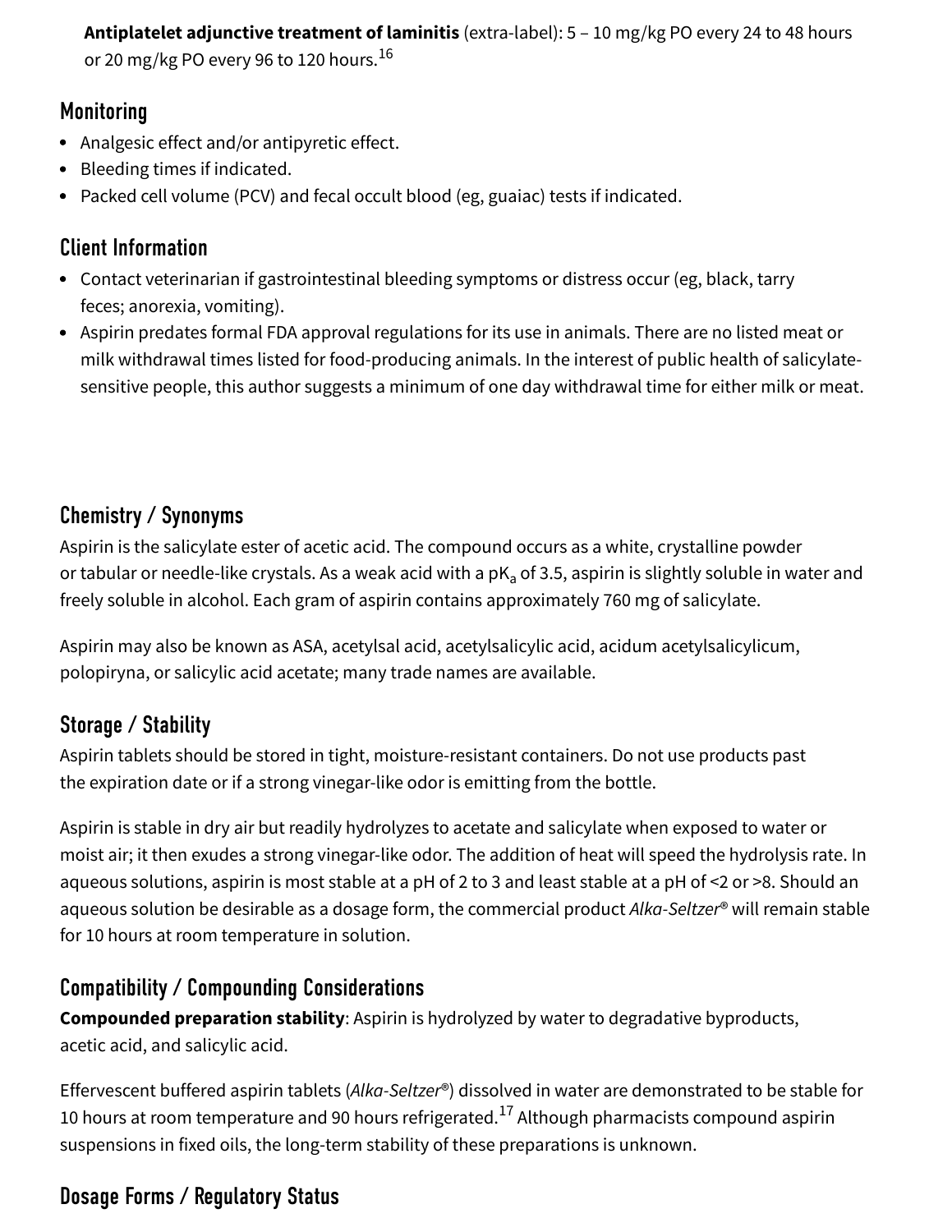#### **VETERINARY-LABELED PRODUCTS:**

**Note**: No known products are FDA approved for use in animals.

Aspirin Tablets (Enteric-Coated): 81 mg; (OTC). Labeled for use in dogs.

Aspirin Tablets (Buffered, Microencapsulated, Chewable for dogs): 60 mg, 120 mg, 150 mg, 300 mg, and 450 mg; Canine Aspirin Chewable Tablets for Small & Medium (150 mg) or Large Dogs® (450 mg); (OTC). Labeled for use in dogs.

Aspirin Tablets 60 grains (3.9 g): Aspirin 60 Grains (OTC & Rx); Rx is labeled for use in horses, foals, cattle, calves, sheep, and swine; not for use in horses intended for food or in lactating dairy animals.

Aspirin Boluses 240 grains (15.6 g): Aspirin 240 Grains Boluses, Aspirin Bolus (various); (OTC). Labeled for use in horses, foals, cattle, and calves; not for use in lactating animals.

Aspirin Boluses 480 grains (31.2 g): Aspirin 480 Grains Boluses (various); (OTC). Labeled for use in mature horses and cattle.

Aspirin Powder: 1 lb (various); (OTC); Aspirin Powder Molasses-Flavored 50% acetylsalicylic acid in base; Aspirin USP 204 g/lb (apple flavored); Acetylsalicylic acid; (OTC). Labeled for use in horses, foals, cattle, calves, sheep, swine, and poultry.

Aspirin Granules: 2.5 gram per 39 mL scoop (apple and molasses flavor); Arthri-Eze Aspirin Granules<sup>®</sup>; (OTC); Labeled for use in horses.

Aspirin Liquid Concentrate (equiv. to 12% aspirin) for Dilution in Drinking Water in 32 oz. bottles; (OTC). Labeled for addition to drinking water for swine, poultry, beef cattle, and dairy cattle. There are no listed meat or milk withdrawal times listed for food-producing animals, but because of salicylate-sensitive people, in the interest of public health, this author suggests a minimum of 1 day withdrawal time for either milk or meat.

The ARCI (Association of Racing Commissioners International) has designated this drug as a class 4 substance.

#### **HUMAN-LABELED PRODUCTS:**

Aspirin, Tablets; Chewable: 81 mg (1.25 grains); many trade names, generic; (OTC).

Aspirin, Tablets; Plain Uncoated: 325 mg (5 grains), & 500 mg (7.8 grains); many trade names, generic; (OTC).

Aspirin, Tablets; Enteric Coated: 81 mg, 325 mg, 500 mg, & 650 mg (10 grains); many trade names, generic; (OTC).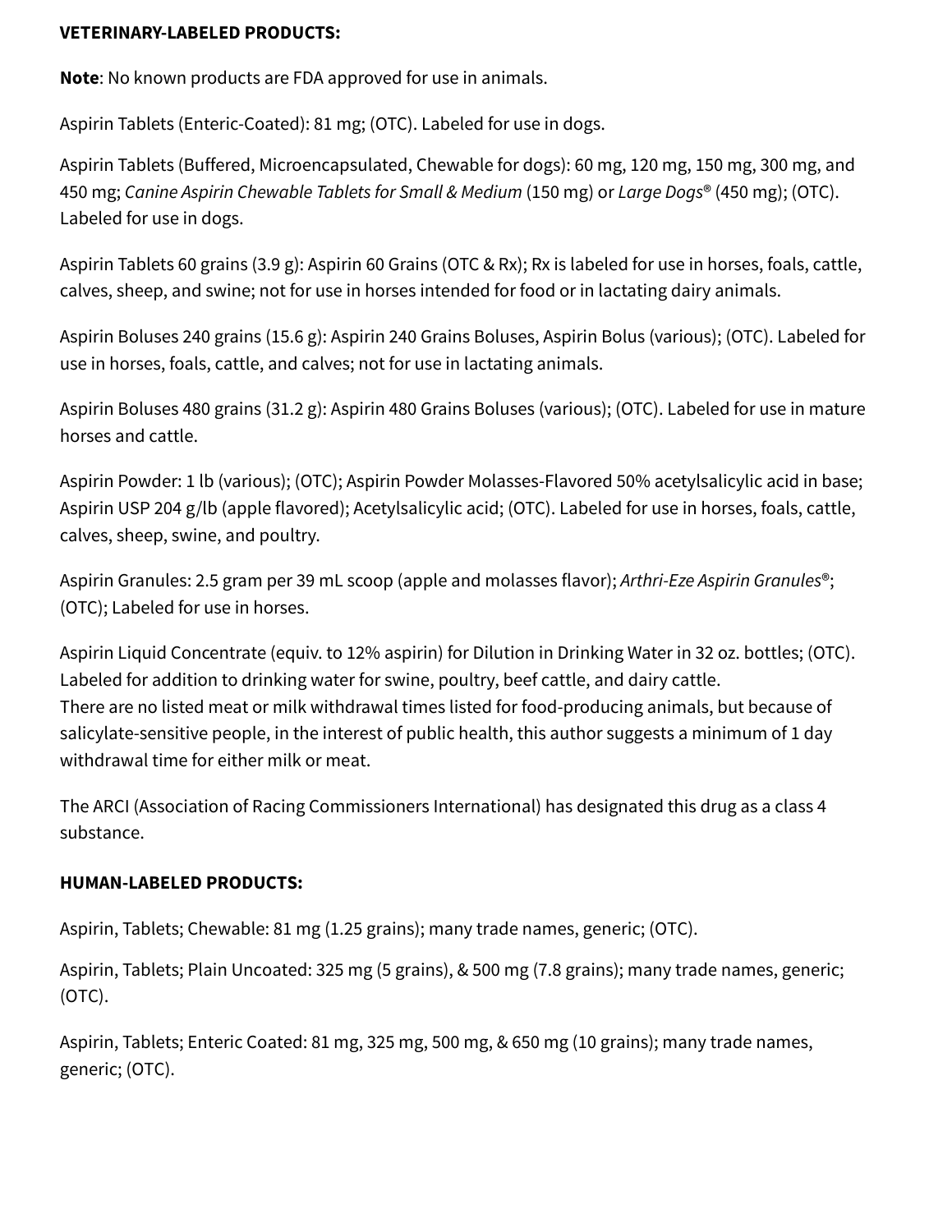Aspirin, Tablets; Extended-Controlled Release: 81 mg, 650 mg; many trade names, generic; (OTC).

Aspirin, Tablets; Buffered Uncoated: 324 mg (5 grains) & 325 mg (5 grains), with aluminum &/or magnesium salts; many trade names, generic; (OTC).

Aspirin, Tablets; Buffered Coated: 325 mg & 500 mg; many trade names, generic; (OTC).

Rectal suppositories, chewing gum, and effervescent oral dosage forms are commercially available for humans.

### References / Revisions

Reviewed and updated by David J. Laffrenzen, PharmD, BCP, and Brian A. Scansen, DVM, MS, DACVIM (Cardiology), FVIR. Last update August 2017.

- 1. Thomason J, et al. The Effects of Cyclosporine and Aspirin on Platelet Function in Normal Dogs. J Vet Intern Med. 2016;30(4):1022-1030.
- 2. Shearer L, et al. Effects of aspirin and clopidogrel on platelet function in healthy dogs. Proceedings: ECVIM 2009. 2009. Veterinary Information Network
- 3. Coetzee JF. Assessment and Management of Pain Associated with Castration in Cattle. Veterinary Clinics of North America-Food Animal Practice. 2013;29(1):75-+.
- 4. Bazzle LJ, Brainard BM. Postoperative Hemostasis Monitoring and Management. Veterinary Clinics of North America-Small Animal Practice. 2015;45(5):995-+.
- 5. Di Mauro FM, Holowaychuk MK. Intravenous administration of desmopressin acetate to reverse acetylsalicylic acid-induced coagulopathy in three dogs. Journal of Veterinary Emergency and Critical Care. 2013;23(4):455-458.
- 6. Papich M. Effects of drugs on pregnancy. In: Kirk R, ed. Current Veterinary Therapy X: Small Animal Practice. Philadelphia: Saunders; 1989:1291-1299.
- 7. Graham AH, Leib MS. Effects of Prednisone Alone or Prednisone with Ultralow-Dose Aspirin on the Gastroduodenal Mucosa of Healthy Dogs. J Vet Intern Med. 2009;23(3):482-487.
- 8. Bill R. NSAIDs--Keeping up with all the changes. Proceedings: ACVC; 2008.
- 9. Sparkes AH, et al. ISFM AND AAFP CONSENSUS GUIDELINES Long-term use of NSAIDs in cats. J Feline Med Surg. 2010;12(7):521-538.
- 10. Smith SA. Antithrombotic Therapy. Top Companion Anim Med. 2012;27(2):88-94.
- 11. Stiller A, et al. Effect of Low-Dose Aspirin or Heparin on Platelet-Derived Urinary Thromboxane Metabolite in Dogs with Immune-Mediated Hemolytic Anemia (IMHA). ACVIM Proceedings 2013; May-Jun. 2013.
- 12. Hogan DF, et al. Secondary prevention of cardiogenic arterial thromboembolism in the cat: the double-blind, randomized, positive-controlled feline arterial thromboembolism; clopidogrel vs. aspirin trial (FAT CAT). J Vet Cardiol. 2015;17:S306-S317.
- 13. Williams B. Therapeutics in Ferrets. Vet Clin NA: Exotic Anim Pract. 2000;3:1(Jan):131-153.
- 14. Ivey E, Morrisey J. Therapeutics for Rabbits. Vet Clin NA: Exotic Anim Pract. 2000;3:1(Jan):183-216.
- 15. Adamcak A, Otten B. Rodent Therapeutics. Vet Clin NA: Exotic Anim Pract. 2000;3:1(Jan):221-240.
- 16. Brumbaugh G, et al. The pharmacologic basis for the treatment of laminitis. The Veterinary Clinics of North America: Equine Practice. 1999;15:2(August).